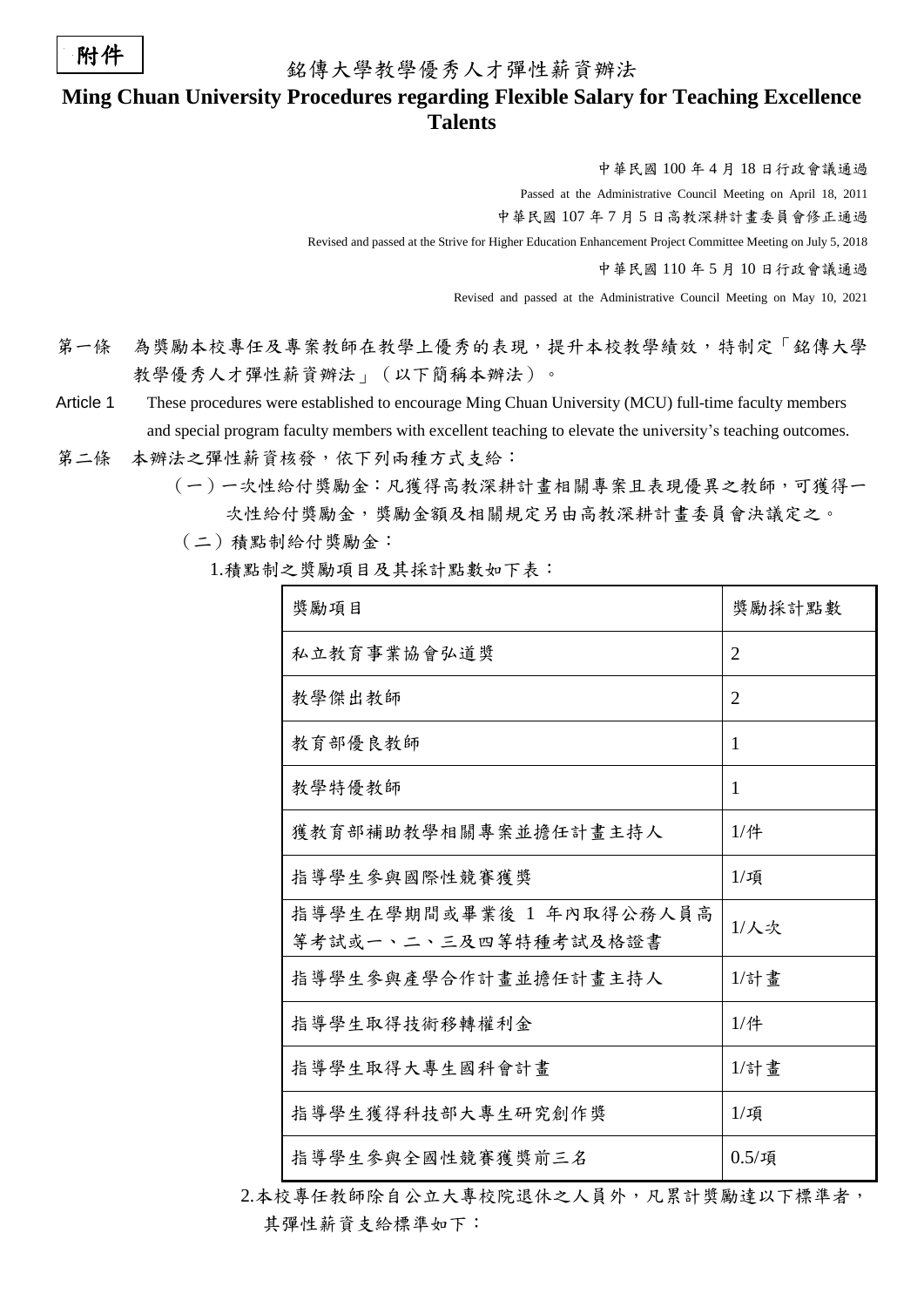(1)最近 5 年內達 5 個積點(含)以上者,給予獎勵金每月 1 個基數。

- (2)最近 10 年內累計達 10 個(含)積點者,給予獎勵金每月 2 個基數。
- (3)最近 10 年內累計達 15 個(含)積點者,給予獎勵金每月 3 個基數。
- (4)最近 10 年內累計達 20 個(含)積點者,給予獎勵金每月 4 個基數。
- (5)前四目之獎勵金,擇一最高基數奬勵,不得重複領取,並依每年 10 月申 請時間,往前推算 5 或 10 年。
- 3.第二款之獎勵基準,由高教深耕計畫委員會決議定之。

## 前款之獎勵項目如經高教深耕計畫委員會認定為重覆計算者,不得重複支領。

- Article 2 Two means of flexible salary allotments are as follows:
	- 1. Lump-sum award: Faculty members who have implemented sub-projects relevant to Strive for Higher Education Enhancement Project with outstanding performance may receive a lump-sum award. The award amount and relevant regulations are determined by the Strive for Higher Education Enhancement Project Committee.
	- 2. Accumulated-points award:
		- (1) Items to be rewarded and assigned points are as follows:

| Items to be Rewarded                                                                                                                                                                           | Points Assigned |
|------------------------------------------------------------------------------------------------------------------------------------------------------------------------------------------------|-----------------|
| Private Education Association, R.O.C. - Hung Dao Prize<br>Recipient                                                                                                                            | 2               |
| <b>Outstanding Teaching Recipients</b>                                                                                                                                                         | $\mathbf{2}$    |
| Ministry of Education (MOE) Outstanding Teacher Recipient                                                                                                                                      | 1               |
| <b>Excellent Teaching Recipients</b>                                                                                                                                                           | 1               |
| Granted MOE subsidized teaching project and served as<br>principal investigator for the project                                                                                                | $1/C$ ase       |
| Received awards for advising students participating<br>in<br>international competitions                                                                                                        | $1/$ Item       |
| Advised a student during his/her study or within one year of<br>graduation who earned a certificate of Senior Examination for<br>the Civil Service or Special Examination Level I, II, III, IV | 1/Time/Person   |
| Advised a student participating in an academia-industry<br>cooperation project and served as principal investigator for the<br>project                                                         | 1/Project       |
| Advised a student in obtaining technology transfer premium                                                                                                                                     | 1/Project       |
| Advised a student in receiving National Science Council student<br>research project                                                                                                            | 1/Project       |
| Advised a student wining a Creativity Award in MOST<br>Undergraduate Student Research Program                                                                                                  | $1/$ Item       |
| Advised a student placing top 3 in a national competition                                                                                                                                      | $0.5$ /Item     |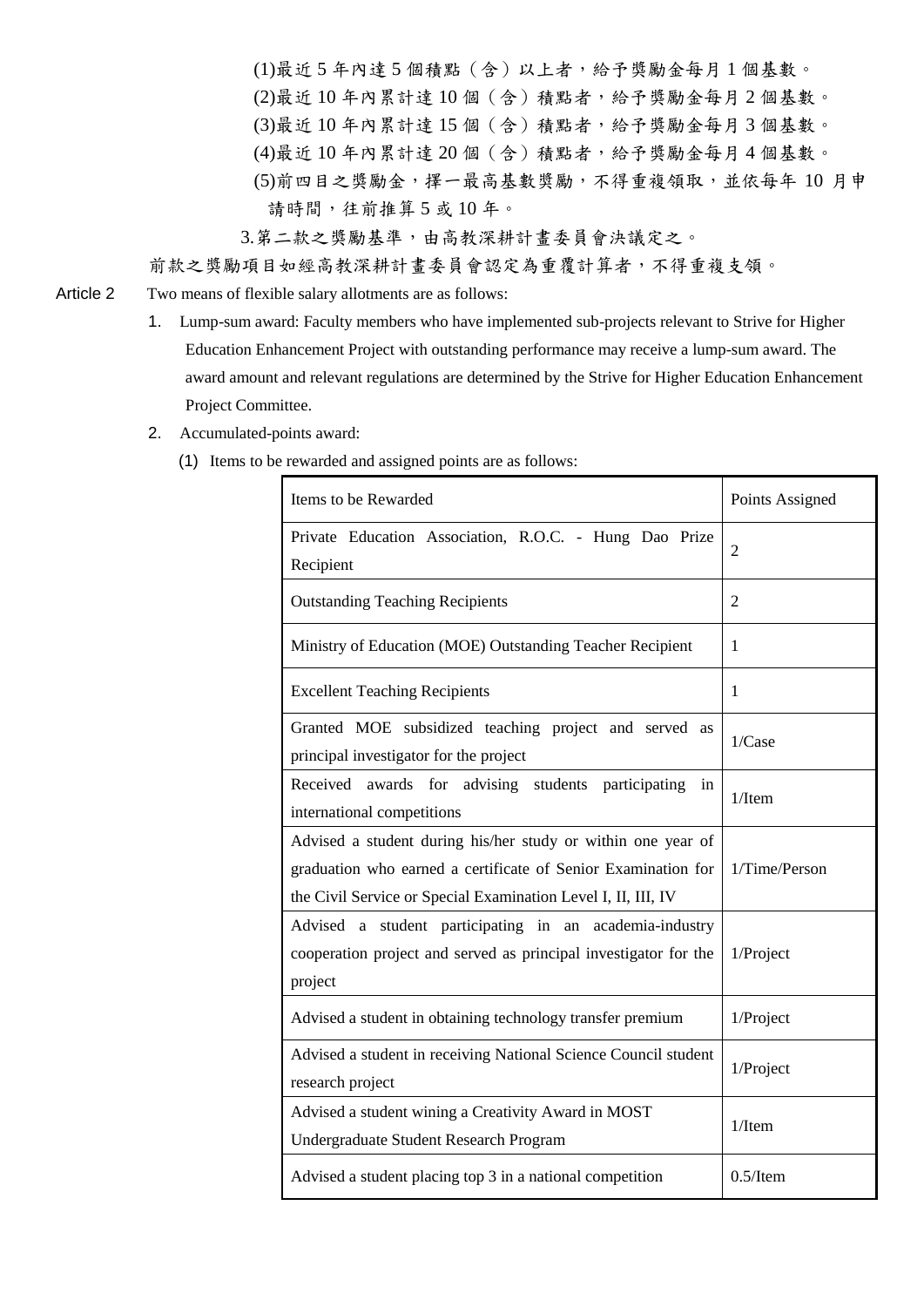- (2) MCU full-time faculty members whose points reach the following standards will be awarded accordingly.
	- a. The University will reward those who have five or more points over the last five years with 1 base amount every month.
	- b. The University will reward those who have ten or more points over the last ten years with 2 base amounts every month.
	- c. The University will reward those who have 15 or more points over the last ten years with 3 base amounts every month.
	- d. The University will reward those who have 20 or more points over the last ten years with 4 base amounts every month.
	- e. Individuals can choose the highest base amount among the abovementioned rewards but cannot receive multiple rewards concurrently, as they are calculated according to either the five or ten years prior to the application in October every year.
- (3) The Strive for Higher Education Enhancement Project Committee will determine the award standards in Clause 2.

If any of the above mentioned rewards has been determined to be duplicated by the Strive of Higher Education Enhancement Project Committee, the individual will not receive concurrent awards.

- 第三條 獎勵金之基數以新台幣伍仟元為原則,但得依年度預算經彈性薪資審查委員會決議彈性調 整基數之金額。
- Article 3 In principle, the awarded base amount is 5,000 NTD, to be adjusted according to the annual budget as reviewed by the Flexible Salary Review Committee.
- 第四條 教師於獲頒獎勵金期間,連續二年未獲再符合年度獎勵項目者,校方得暫停頒發本獎勵金。
- Article 4 The University may cease to distribute rewards to individuals who have not continued to earn award points for two consecutive years.
- 第五條 本獎勵金自高教深耕計畫經費支應,自 100 年度起頒發,每年依申請概況進行檢討。獎勵 金之審核,悉由高教深耕計畫委員會審核或決議定之。
- Article 5 The rewards, supported from the Strive for Higher Education Enhancement Project budget, will begin in the 2011-12 academic year and be reviewed in accordance with the application status each year. The awards review will be examined or determined by the Strive for Higher Education Enhancement Project Committee.
- 第六條 本辦法自 100 年度至 101 年度先行試辦。經評估本辦法實施之效果,衡量本校財務狀況及 其他相關情形,得於試辦期限到期前,經行政會議決議通過,校長核定後,延長或停止實 施年限。
- Article 6 These procedures will be piloted during the 2011-13 academic years. Thereafter, upon being passed at the Administrative Council Meeting and approved by the president, these procedures will be extended or ceased after evaluation of the implementation results, the University financial status and other relevant circumstances.
- 第七條 本辦法經行政會議通過,校長核定後實施,修正時亦同。
- Article 7 Upon being passed at the Administrative Council Meeting and approved by the president, these procedures were implemented. Any revision must follow the same procedure.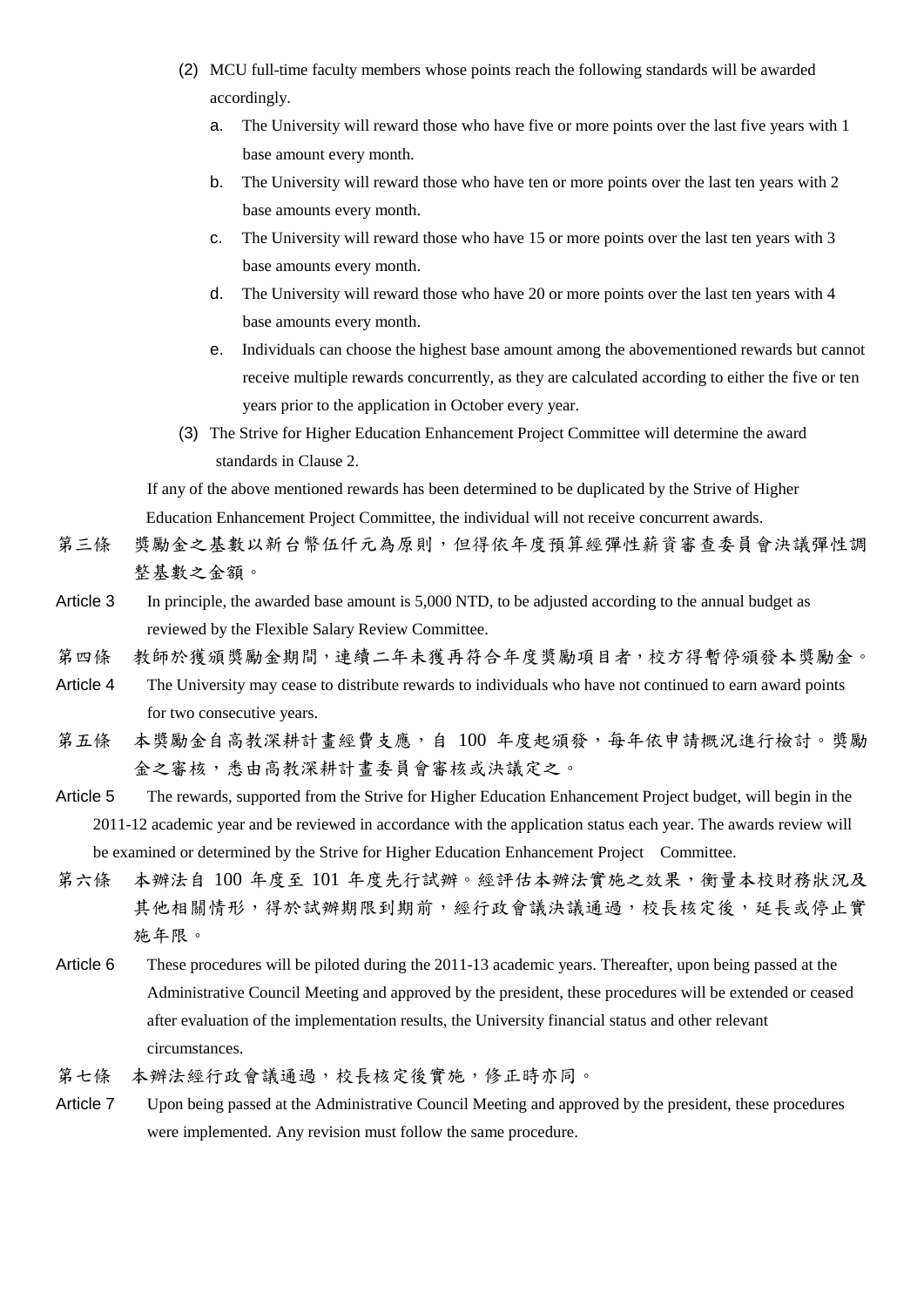## 彈性薪資**\_**教師常取得積點之項目

※以下為教師常取得點數項目,高教深耕計畫將可獲累計點數之獎勵項目列出,提供各位師長 填列 申請表之依據,此外尚有更多可獲積點之項目高教深耕計畫並未詳列完全,敬請各位師長 盡量多填 列,以累積更多積點,而後將由高教深耕委員做最後審查:

| 獎勵項目                         | 可獲累計點數之獎勵項目                                                                                                                                                                           |
|------------------------------|---------------------------------------------------------------------------------------------------------------------------------------------------------------------------------------|
| 教育部優良教師                      | 教育部資深教師(1點)                                                                                                                                                                           |
| 私立教育事業協會弘道獎                  | 私立教育事業協會弘道獎(2點)                                                                                                                                                                       |
| 教學傑出教師                       | 校層級傑出教師(係指由教資中心所遴選出者)                                                                                                                                                                 |
| 教學特優教師                       | 校層級特優教師(係指由教資中心所遴選出者)                                                                                                                                                                 |
| 獲教育部補助教學相關專<br>案並擔任計畫主持人     | 獲教育部補助教學相關專案並擔任計畫主持人                                                                                                                                                                  |
|                              | 如有共同主持人者、協同主持人、副主持人等相關主持人者,點數<br>將平均分配給數位計畫主持人                                                                                                                                        |
| 指導學生參與國際性競賽<br>獲獎            | 指導學生參與至少三個國家以上之國際型競賽獲獎者<br>● PS:依「教育部補助大學校院學生出國參加國際性學術技藝能競賽<br>及發明展作業要點」其補助範圍:本要點補助參加之國際競賽,指<br>由各國所舉辦且其參賽組別最近三年有平均十個以上國家或地區<br>参加之競賽。非屬國際性競賽、與高等教育無直接相關,或屬表演<br>賽、邀請及觀賽等之國際性競賽,不予補助。 |
|                              | 時報金犢獎需獲得金、銀、銅獎, 始得列計                                                                                                                                                                  |
|                              | 如有共同指導教師者,點數將平均分配給數位共同指導教師                                                                                                                                                            |
| 指導學生在學期間或畢業<br>後 1 年內取得公務人員高 | 指導學生在學期間或畢業後 1 年內取得司法官、律師、會計師、書記<br>官等一、二、三及四等特種考試及格證書                                                                                                                                |
| 等考試或一、二、三及四等<br>特種考試及格證書     | 指導學生在學期間或畢業後 1 年內取得公務人員高等考試                                                                                                                                                           |
| 指導學生參與產學合作計                  | 獲產學合作案補助 10 萬元以上,且取得契約書者                                                                                                                                                              |
| 畫並擔任計畫主持人                    | 如有共同主持人、協同主持人、副主持人等相關主持人者,將其點 數<br>將平均分配給數位計書主持人                                                                                                                                      |
| 指導學生取得技術移轉權<br>利金            | 指導學生學取專利並有技術移轉(證明)                                                                                                                                                                    |
| 指導學生取得大專生科技<br>部計書           | 指導學生取得大專生科技部計畫                                                                                                                                                                        |
| 指導學生獲得科技部大專<br>生研究創作獎        | 指導學生取得大專生科技部計畫並獲獎                                                                                                                                                                     |
| 指導學生參與全國性競賽<br>獲獎前三名         | 指導學生參與全國性競賽獲獎者。<br>本辦法所稱之全國性以上競賽,係指由教育部、中央或地方政府機關<br>所主辦之全國性對外公開之專業學術或技(藝)能競賽。                                                                                                        |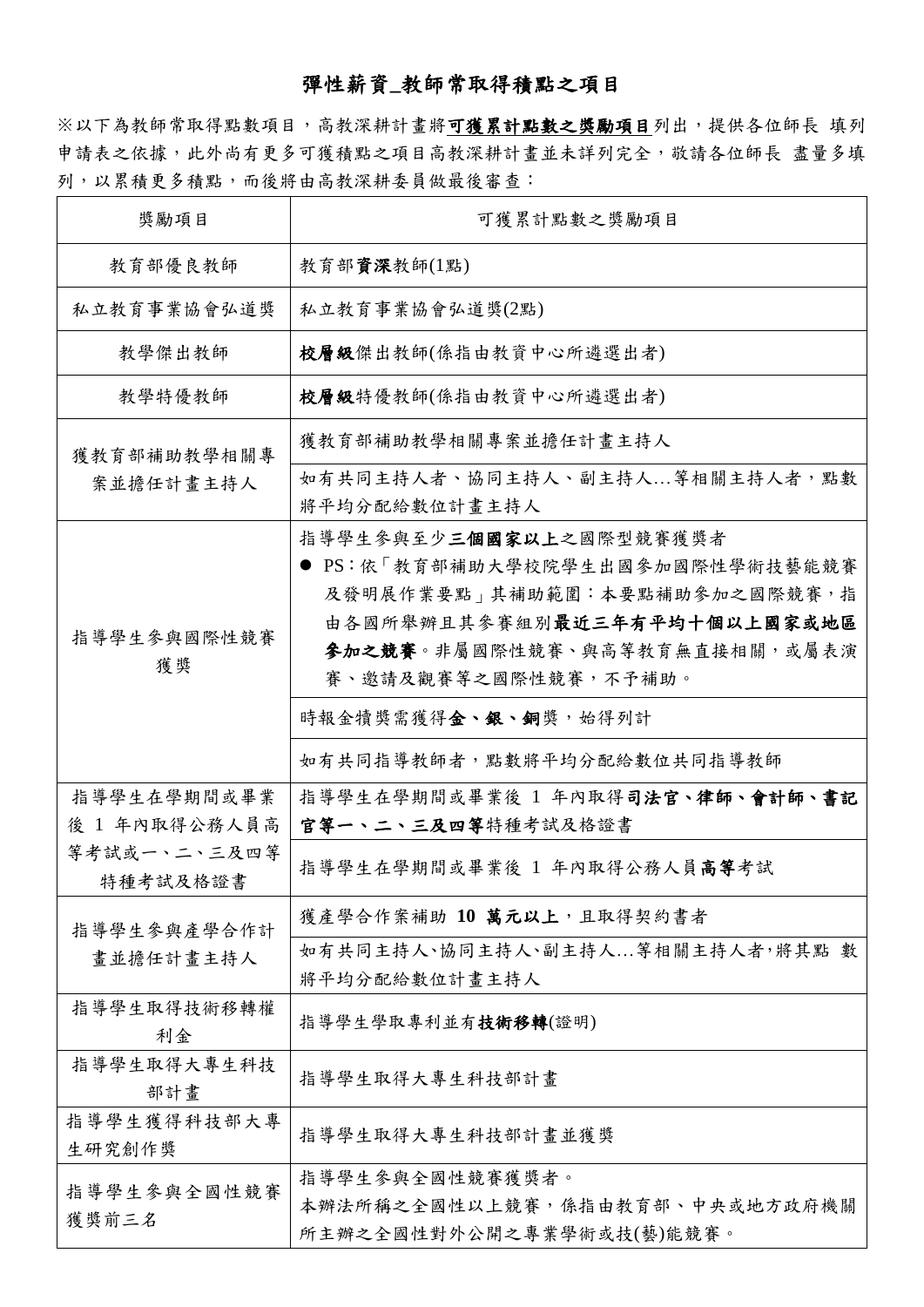※ Faculty members often earn points in items shown in the following table. They are listed here for your reference in filling in your application form. There are more items for which you can receive accumulated points, so please try to fill in as much as possible. The Strive for Higher Education Enhancement Project Committee will conduct the final review and examination.

| Items to be Rewarded           | Rewarded Items for Accumulated points                                           |
|--------------------------------|---------------------------------------------------------------------------------|
| Ministry of Education (MOE)    |                                                                                 |
| <b>Outstanding Teacher</b>     | MOE Senior Teacher Recipient (1 point)                                          |
| Recipient                      |                                                                                 |
| <b>Private Education</b>       |                                                                                 |
| Association, R.O.C. - Hung     | Private Education Association, R.O.C. - Hung Dao Prize Recipient                |
| Dao Prize Recipient            |                                                                                 |
| <b>Outstanding Teaching</b>    | <b>University-level</b> Outstanding Teaching Recipients (Selected by the        |
| Recipients                     | Teaching and Learning Resources Center)                                         |
| <b>Excellent Teaching</b>      | <b>University-level</b> Excellent Teaching Recipients (Selected by the Teaching |
| Recipients                     | and Learning Resources Center)                                                  |
| Granted MOE subsidized         | Granted MOE subsidized teaching project and served as principal                 |
| teaching project and served as | investigator for the project                                                    |
| principal investigator for the | If there are co-principal investigators for the project, the points will be     |
| project                        | equally shared.                                                                 |
| Received awards for advising   | Received awards for advising students participating in international            |
| students participating in      | competitions comprising at least 3 countries                                    |
| international competitions     | Must receive Gold, Silver, or Bronze Awards in Golden Awards                    |
|                                | of Taiwan Times Awards to receive points                                        |
|                                | If there are co-advisors for the competition, the points will be equally        |
|                                | shared.                                                                         |
| Advised a student during       | Advised a student during his/her study or within one year of graduation         |
| his/her study or within one    | who earned a certificate of Special Examination Level I, II, III, IV such as    |
| year of graduation who         | judge, attorney, certificated accountant, or a clerk of court                   |
| earned a certificate of Senior |                                                                                 |
| Examination for the Civil      |                                                                                 |
| Service or Special             | Advised a student during his/her study or within one year of graduation         |
| Examination Level I, II, III,  | who earned a certificate of Senior Examination for the Civil Service            |
| IV                             |                                                                                 |
| Advised a student              | Granted academia-industry cooperation project with more than 100,000            |
| participating in an            | subsidy and obtained a contract                                                 |
| academia-industry              | If there are co-principal investigators for the project, the points will be     |
| cooperation project and        | equally shared.                                                                 |
| served as principal            |                                                                                 |
| investigator for the project   |                                                                                 |
|                                |                                                                                 |
|                                |                                                                                 |
|                                |                                                                                 |
|                                |                                                                                 |